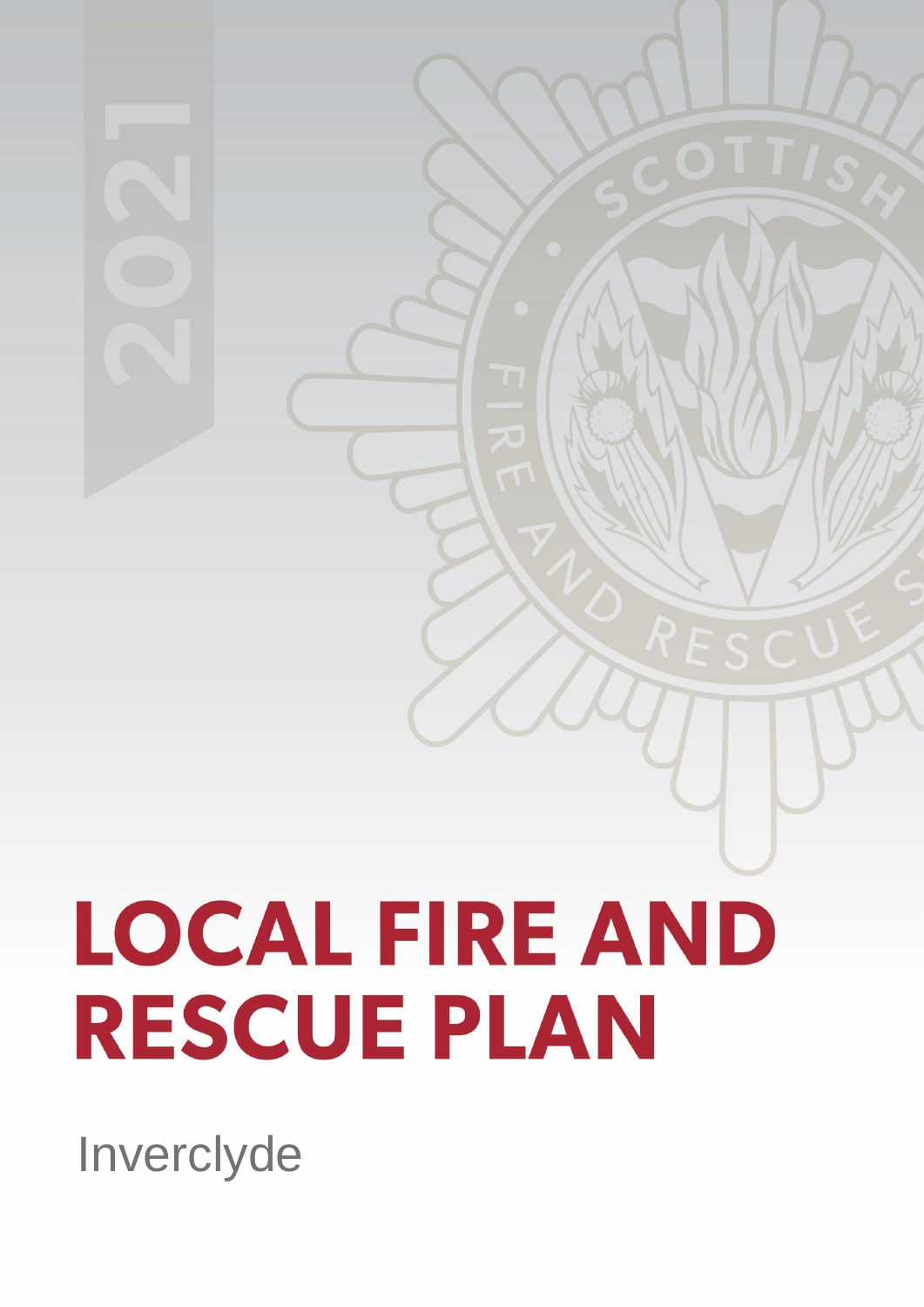## **Contents**

| Foreword                | 3  |
|-------------------------|----|
| Introduction            | 4  |
| <b>National Context</b> | 5  |
| <b>Local Context</b>    | 6  |
| <b>Local Priorities</b> | 10 |
| <b>Review</b>           | 17 |
| <b>Contact Us</b>       | 17 |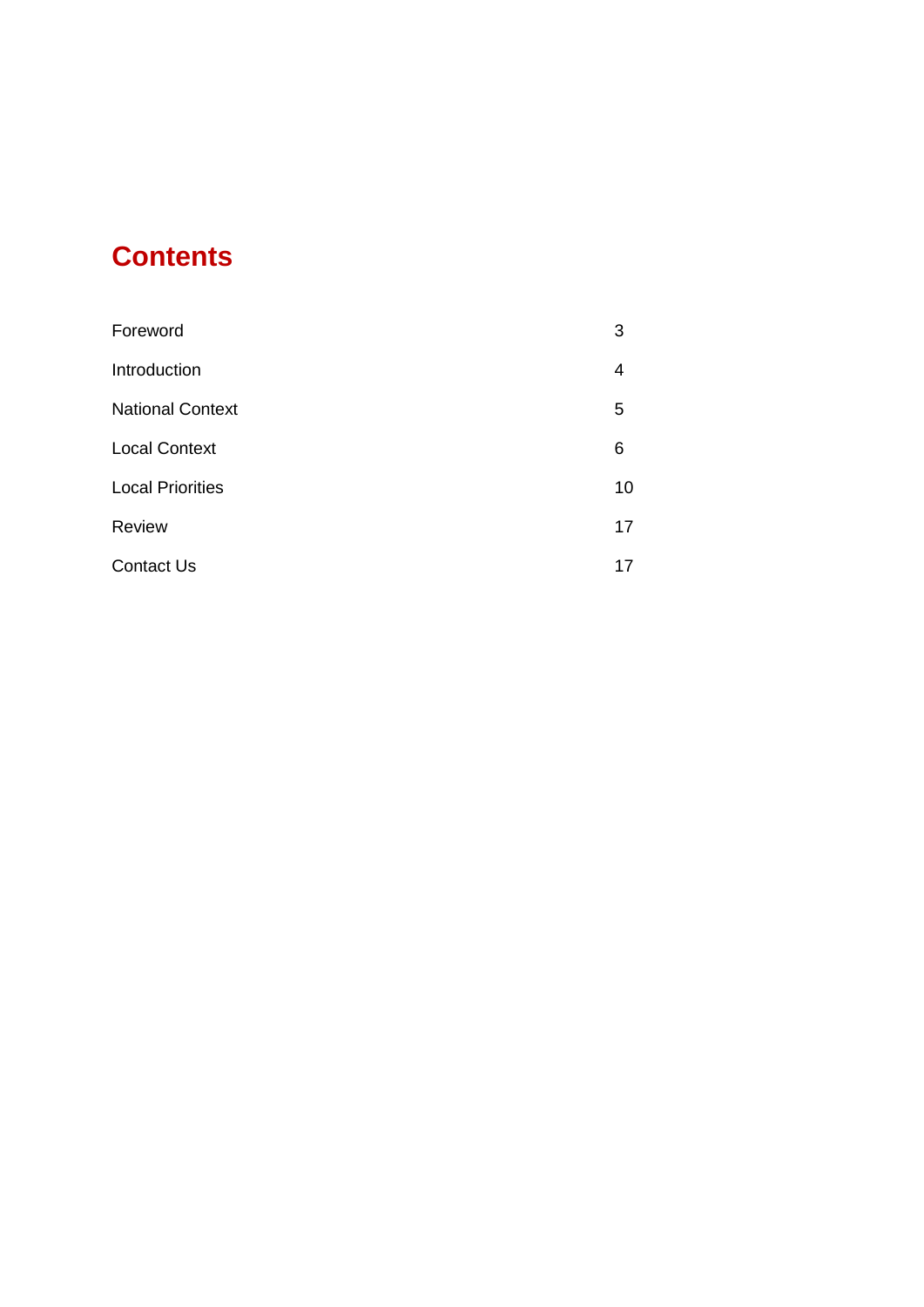## **Foreword**

The Scottish Fire and Rescue Service continues to be a key partner within Inverclyde and, through its involvement with the Inverclyde Alliance Board, it demonstrates its value as a community planning partner.

This community planning work between all public and third sector partners is key to ensuring that we work collegiately to improve the lives of people across Inverclyde.

This new Local Fire Plan outlines the Scottish Fire and Rescue Service's priorities and demonstrates how they are inextricably linked to that community planning work to improve safety within Inverclyde.

These priorities take account of the challenges of COVID-19 and, now more than ever, shows that this plan is not just owned by the Scottish Fire and Rescue Service, but one that we can all contribute to and support.

I think it is vital that as elected members and as public, and third sector partners, we support the women and men who serve us within the Greenock, Gourock and Port Glasgow Community Fire Stations and ensure that we all play our part in helping them improve the safety and well-being of everyone within Inverclyde.

We will, through our elected officials, continue to work on your behalf to ensure that we provide essential scrutiny of this plan and the priorities within it

On behalf of Inverclyde Council, I welcome this Local Fire and Rescue Plan for Inverclyde and look forward to a continued productive partnership.

**Stephen McCabe Council Leader Inverclyde Council**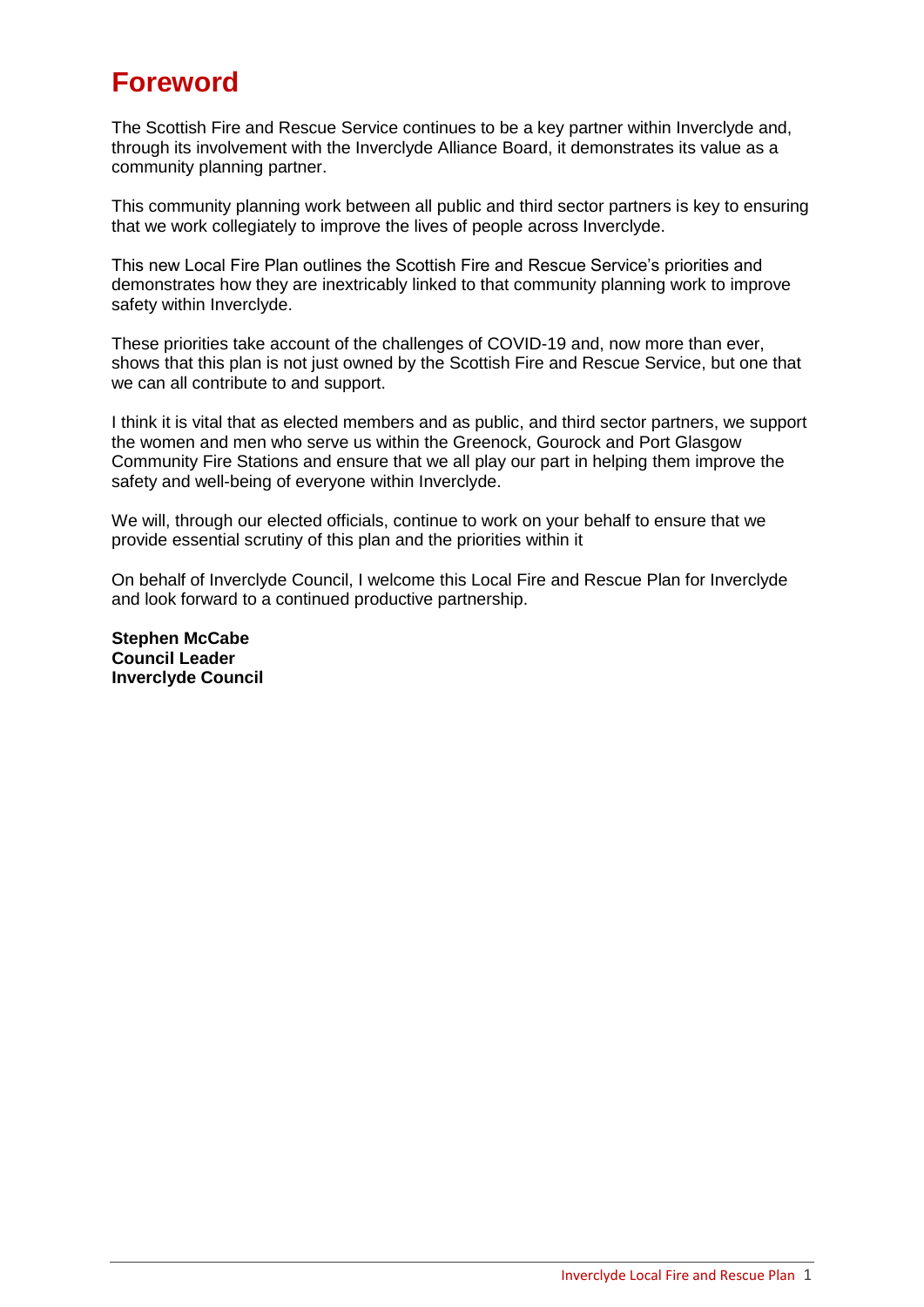## **Introduction**

Welcome to the Scottish Fire and Rescue Service (SFRS) Local Fire and Rescue Plan for Inverclyde. This plan will build on the good work already being delivered across Inverclyde and will deliver a set of locally agreed outcomes in conjunction with the national priorities contained with the SFRS Strategic Plan 2019-22.

This plan will set out those priorities, the context behind them and how SFRS can contribute effectively to the safety, security and wellbeing of all those living or resorting within Inverclyde.

Early in 2020 we faced an unprecedented challenge in the form of a global pandemic. In response to the COVID-19 outbreak, we dramatically changed how we worked so that we could continue to deliver an emergency service whilst keeping our staff and the public safe.

The pandemic is expected to have a lasting effect on society and this will change the way in which we deliver services in the long-term. The full implications are not yet known and this makes it difficult to make any far-reaching plans with certainty. As such we will keep the priorities of this Plan under regular review to ensure it remains relevant and appropriate.

I hope that one positive note that residents and partners across Inverclyde can take comfort in is that the pandemic demonstrated that SFRS can adapt very quickly in response to a very dynamic situation and, not just continue to provide that valuable emergency response, but also allow us to strengthen the partnerships with our Emergency Service, Local Authority and Voluntary Sector partners.

I remain fully committed to ensuring that we provide a first-class service and give you my personal commitment that we will look for new, more innovative ways to work with all of our partners and stakeholders to increase safety, promote wellbeing, support business, reduce risk and improve the lives of everyone who lives and works within Inverclyde.

**James McNeil Local Senior Officer**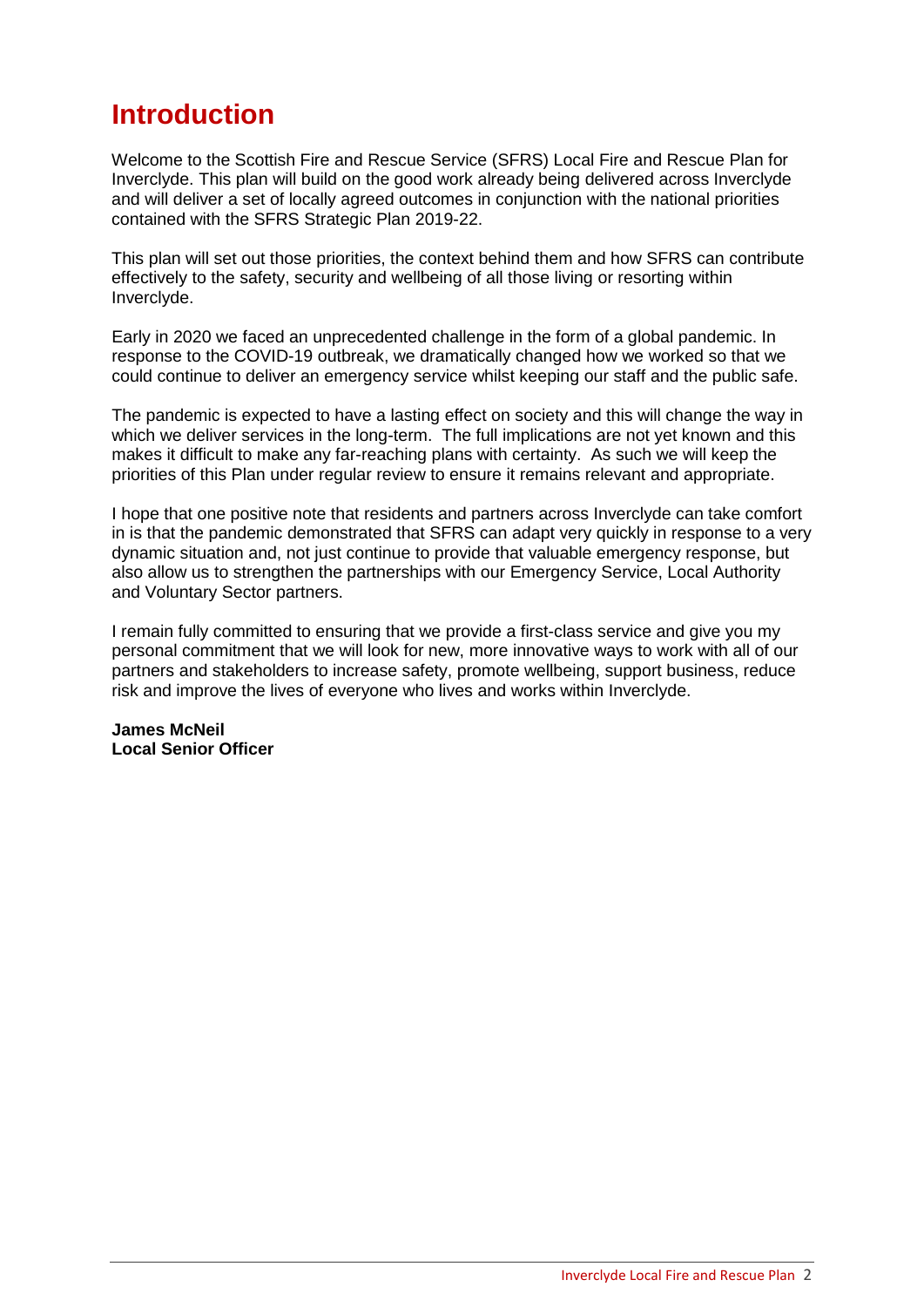## **National Context**

Scottish Ministers set out their specific expectations for the SFRS in the Fire and Rescue Framework for Scotland 2016. This provides the outline we should follow to ensure our resources and activities are aligned with the Scottish Government's Purpose and national outcomes.

Our [Strategic Plan](https://www.firescotland.gov.uk/media/1476819/SFRS_Strategic_Plan_2019_22_V1.0.pdf) 2019-22 has been designed to meet these national expectations. Set against a complex and evolving backdrop our Strategic Plan encapsulates our mission, values and our strategic outcomes and objectives.



#### **Working Together for a Safer Scotland**

To ensure we can prevent the worst from happening or to be fully prepared to respond should we be called, we need to be aware of any new changing risks which threaten the safety of communities or the workforce. When developing our most recent plan, cognisance was given to: our changing population and the forecasted rise in over 75s: doing what we can to balance social and economic inequality; climate change and the devastating impact the inclement weather can have on peoples' lives and livelihoods; and the threat of terrorism.

Our Strategic Plan is supported by a three-year Strategic Plan Programme which provides details on all the activities we intend to carry out to successfully achieve our ambitions. The Programme informs our Annual Operating Plan, which provides specific detail on the actions we carry out each year, and from which our performance is scrutinised.

This Plan is a statutory Local Fire and Rescue Plan. It sets local direction to meet the strategic outcomes and objectives outlined above. It also demonstrates how we will contribute to Community Planning Partnerships (CPPs).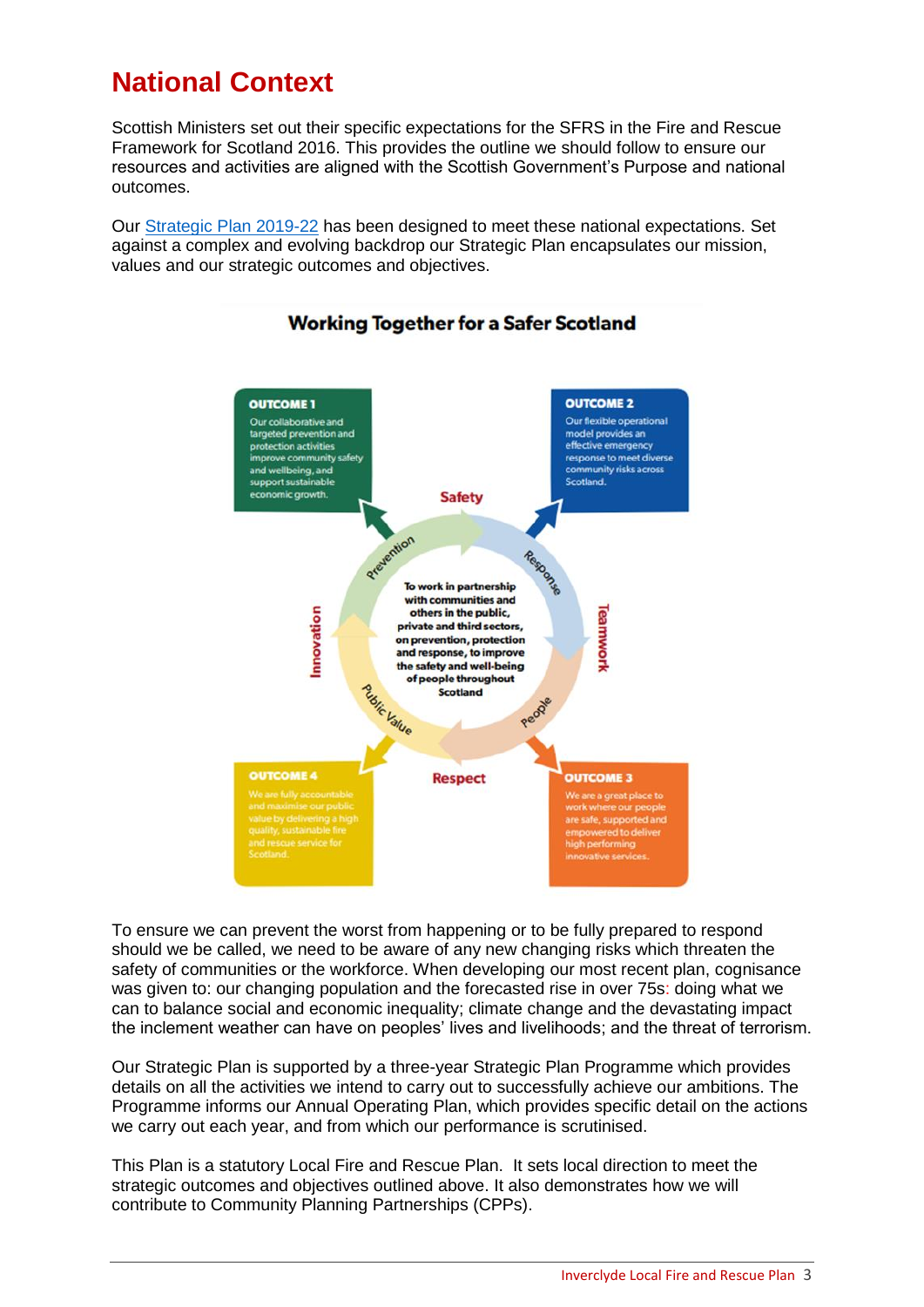## **Local Context**

The current population of Inverclyde is around 77,800 and constitutes approximately 1.4% of the total number of persons living in Scotland. The population within Inverclyde is projected to decrease over the next 8 years, the demographical aspect of the area suggests a projected increase in elderly residents, particularly in the over 75 age group. As a local authority area, Inverclyde is constituted by seven multi-member electoral wards covering a range of diverse urban and rural communities over approximately 62 square miles





To enable the SFRS to plan and deliver on a proactive and reactive basis, it is important to understand where and how demand for fire and rescue resources may arise in the short, medium and longer term.

Emergency response within the local authority area is provided from three locations comprising: -

- Greenock Community Fire Station (Wholetime & Retained Duty System [RDS] personnel)  $\mathcal{N}(\mathcal{A})$  , these may have changes since last publications since last publications  $\mathcal{A}(\mathcal{A})$
- Port Glasgow Community Fire Station (Wholetime & RDS personnel)
- Gourock Community Fire Station (RDS personnel).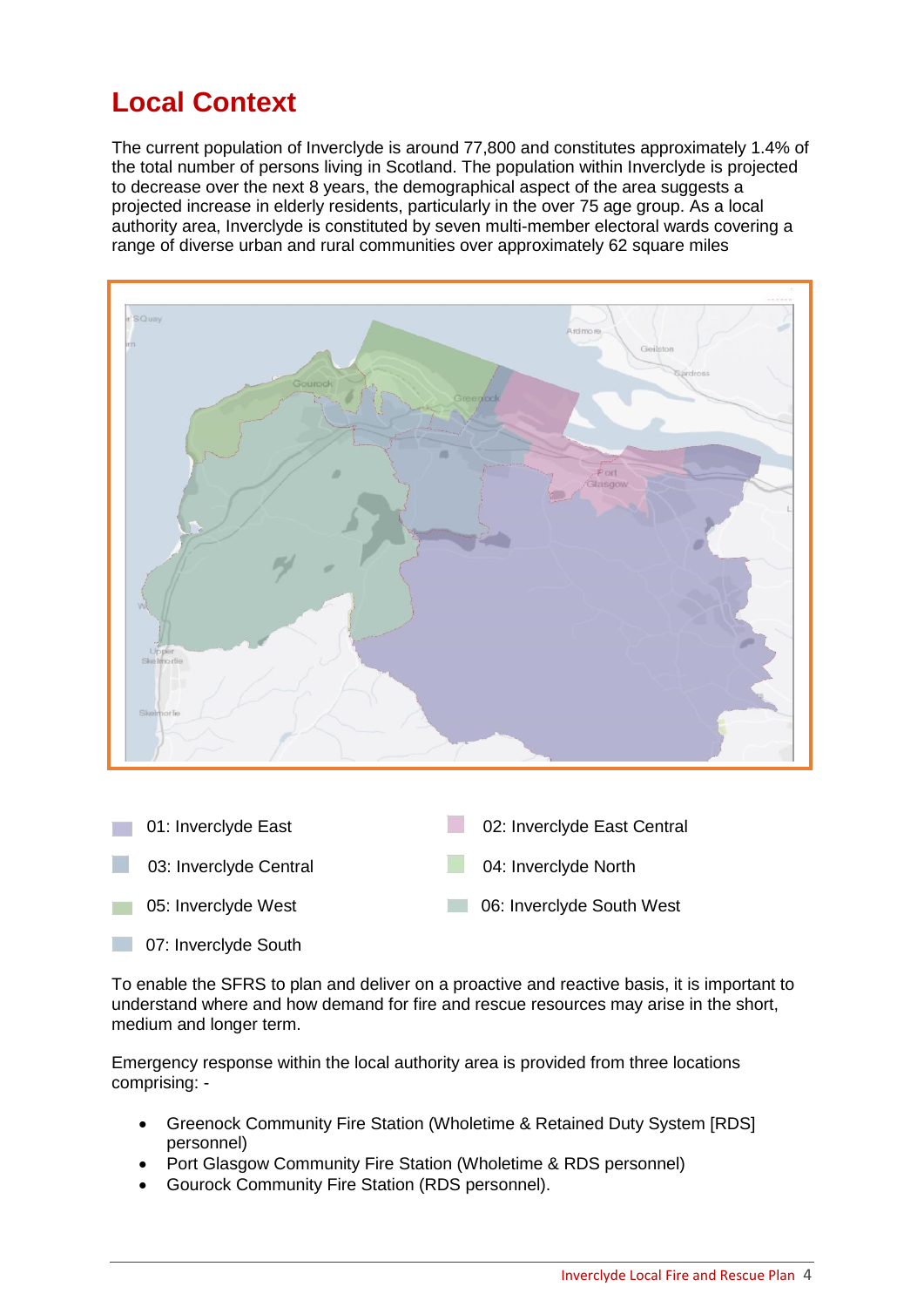

Operational activity across Inverclyde indicates a general downward trend in overall activity levels over the last five years. In terms of fire related activity, fire related anti- social behaviour has fluctuated year on year with the current trend showing an increase. SFRS continue to review this area of activity, identifying any trend patterns and deploying resources where appropriate.

COVID-19 has produced its own challenges across our communities and, despite an initial increase in Domestic Dwelling Fires during the early part of 2020, we have seen the lowest activity levels for the last 5 years.

Fire fatality rates within Inverclyde are extremely low and, whilst the number of accidental fire casualties has fluctuated over the last 5 years, the incident data demonstrates a general downward trend. Analysis of the casualty data shows us that we have seen, from the peak figure in 2016-2017, a reduction of 71% in casualties who required hospital treatment. This figure highlights the benefit of early warning and detection. It also serves as a reminder of the need for the SFRS to ensure we continue to work with partners and the public to ensure that those most at risk in our communities have working Automatic Fire Detection.

SFRS will continue to identify those most vulnerable in our society and will support the introduction of the new domestic fire and smoke alarm standard due to be introduced in early 2022.

Whilst attendances at non-fire related emergencies on average account for around 1 in every 10 of operational mobilisations and are considerably less than the number of fire related incidents, the number of fatalities and casualties are notably higher than fire related injuries (fatal and non-fatal). Whilst the majority of non-fire emergency casualties (fatal and non-fatal) are as a result of road traffic collisions within Inverclyde, we have reported to committee that we have seen consistently high levels of incidents where we have deployed to support partner agencies. The support being requested from the SFRS is generally in the form of forcing entry into premises to render assistance to occupants or the provision of first responder (medical) assistance.

Whilst many incidents within Inverclyde are as a result of a confirmed genuine emergency, on average more than half of emergency responses made by the SFRS turn out to be false alarms. These alarms may be as a result of a genuine belief that a fire is occurring which subsequently is confirmed not to be the case or through malicious activity resulting in a report of fire being made knowing this report is false in its nature.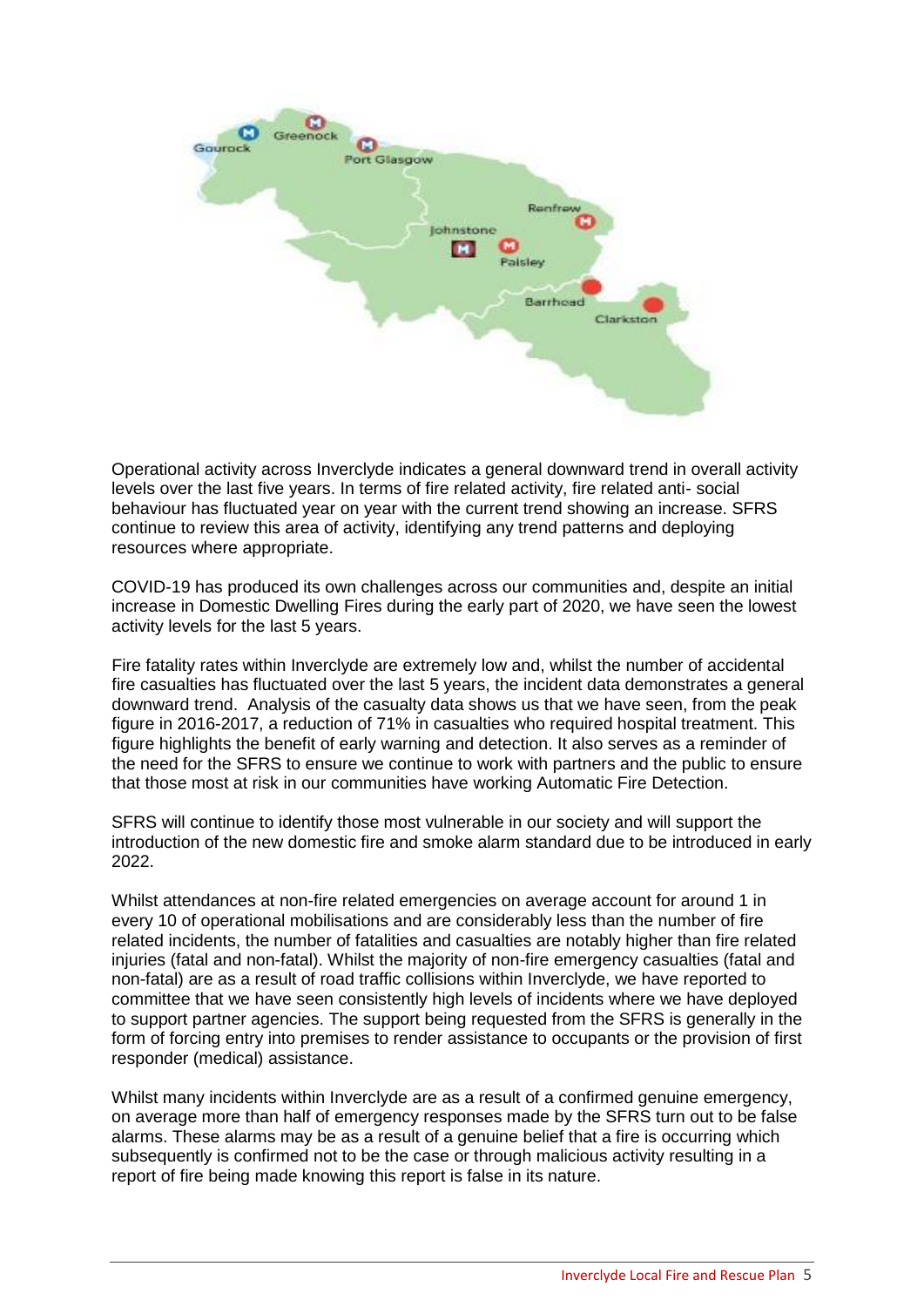There are also a large number of incidents where an alarm signal is generated and, following an attendance and investigation by SFRS, these turn out to be false alarms. These incidents are referred to as Unwanted Fire Alarm Signals (UFAS). They present, not only a resource challenge for SFRS but contribute to business disruption across Inverclyde in our Hospitals, Schools, Care Homes and throughout the Business Community.

SFRS recognise that now, more than ever, it is vital that we look at new ways to address these types of incidents, support business, reduce demand, limit disruption to the education of our young people and improve safety on our roads as a result of a reduction in unnecessary blue light journeys.

Reducing service demand, whilst developing the role of the SFRS as part of the ongoing process of public service reform, presents both challenges and opportunities for us to become more integrated in the community planning partnership environment. The introduction of the Community Empowerment (Scotland) Act 2015 resulted in the production of Inverclyde's Local Outcome Improvement Plan through a process of locality planning which is designed to deliver local outcomes that make a positive contribution across Inverclyde's communities and to reduce inequalities. In developing this Local Fire and Rescue Plan, the SFRS will seek to ensure its activities compliment and support the locality planning process.

Following the introduction of the Community Justice (Scotland) Act 2016, Inverclyde Community Justice Outcomes Improvement Plan was produced. SFRS will ensure, as a partner within the Community Justice Partnership, its resources contribute to support the delivery of the local community justice outcomes improvement plan and its vision of 'Improving Lives, Strengthening Communities'.

The Community Planning Partnership vision for Inverclyde is:

#### *'Nurturing Inverclyde: Getting it right for every Child, Citizen and Community'*

Through the development of its Community Plan and associated key strategic priorities focused on Economy and Skills, Safer Communities and Wellbeing, the SFRS takes an active role in the delivery of these priorities and their intended outcomes through participation and engagement across the partnership arena. Supporting the reduction in Anti-Social Behaviour, Adult and Child Protection outcomes, Health and Social Care (including Alcohol and Drug strategies) are examples of where the SFRS can collaborate in the delivery of these priorities at a local level whilst pursuing the key priorities of this Local Fire and Rescue Plan.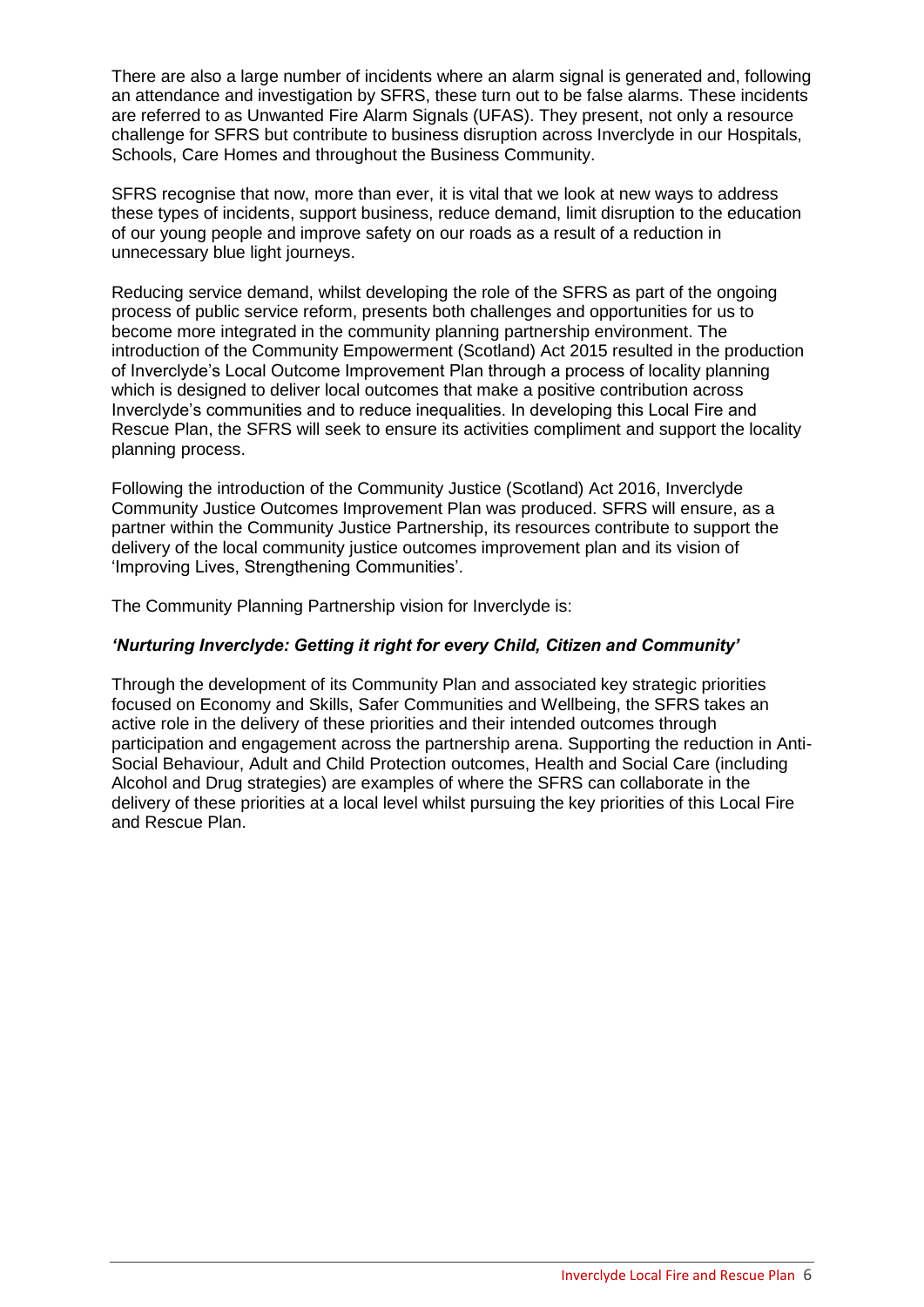## **Performance Scrutiny**

Overseeing the performance of the SFRS at local level is the responsibility of the Local Police and Fire Scrutiny Sub-Committee. The Sub-Committee undertakes the process of scrutiny to monitor progress against the priorities within Inverclyde's Local Fire and Rescue Plan and also engages with the Local Senior Officer in matters arising on a regional or national basis.

This committee meets on a quarterly basis and allows SFRS to present key performance data which underpins this Local Fire Plan and highlights the ongoing work across the Local Authority area to drive down demand and improve the safety of all those residing in, and resorting to, Inverclyde.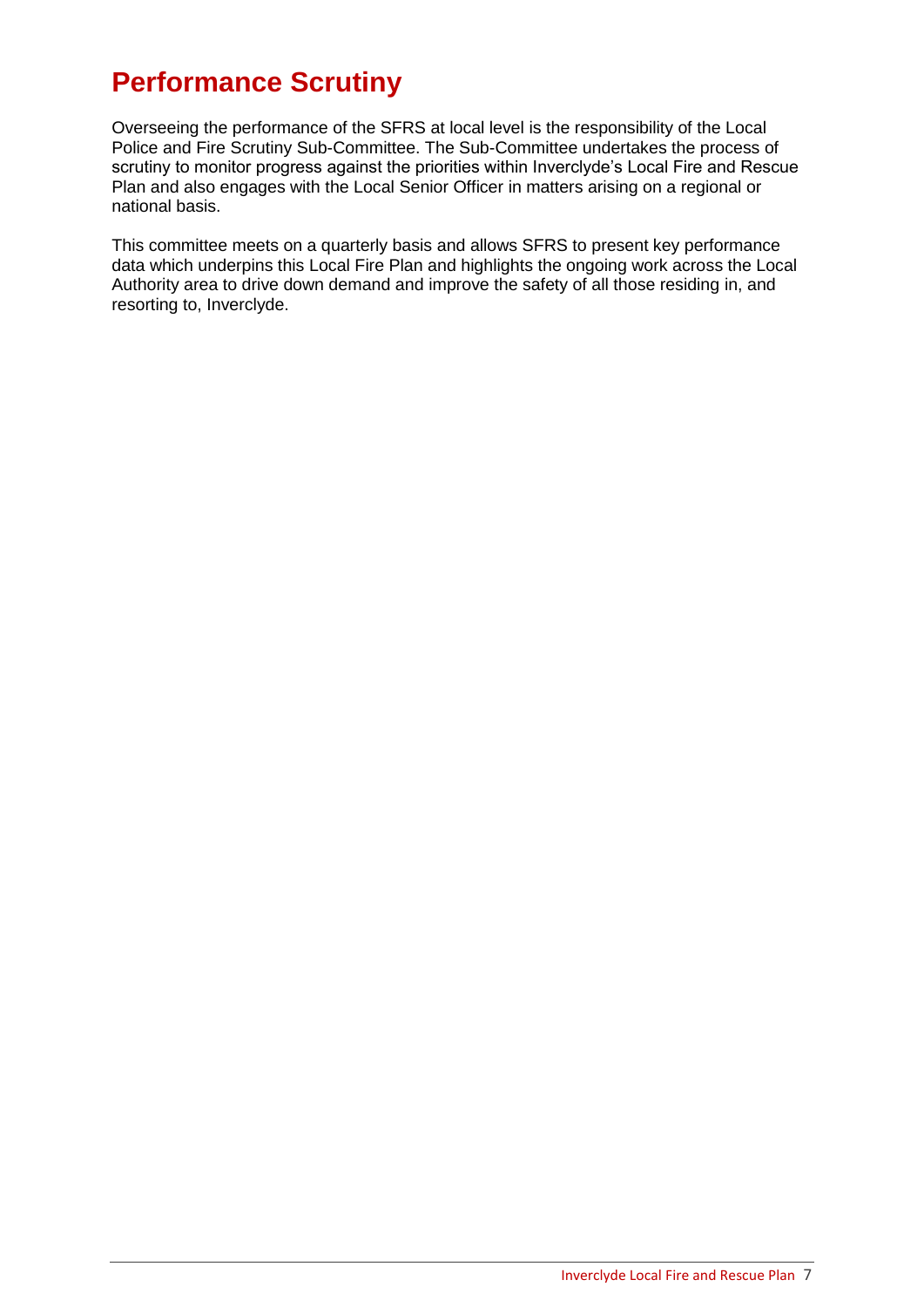## **Local Priorities**

#### **1. Domestic Fire Safety**

Fire safety within the home remains a key prevention strategy for the SFRS as the consequence of fires within the home can result in a range of impacts on individuals, families, social landlords and communities. We must recognise the impact, not only on the responding agencies but also the impact on the individual and a variety of partners who deal with the aftermath of such incidents. SFRS will continue to use evidence based initiatives and approaches to reduce demand and support residents in feeling safer, more secure and better informed about safety within the home environment. This evidence will ensure that we target and deploy our resources to those most at risk from fire.

SFRS will support the introduction of the new fire and smoke detector standard and ensure, where appropriate, those most at risk from fire gain the best opportunity for early warning. This early warning will afford those involved in these types of incidents the best opportunity to evacuate in a timely fashion, notify SFRS and ensure that the physical effects of exposure are reduced.

Analysis of accidental dwelling fire data identifies cooking as the most common cause of fires within the home in Inverclyde and also the most prevalent cause where fire related injuries are sustained by occupants. Distraction has been identified as the main contributory factor where accidental dwelling fires and/or injuries occur. Those who are deemed at risk from fire may also have other vulnerabilities and impairments due to age, health or mobility reasons and they may also be receiving support from other partners. The scope therefore exists to work more closely together to protect those most at risk from fire through effective information sharing.

In order to reduce the potential for fires from occurring, influencing positive change in occupant behaviours through raising fire safety awareness will be at the forefront of our preventative activities. By increasing the ownership of working smoke detection, the means of giving early warning of fire will also contribute to mitigating the severity of fires and fire related injuries within the home. By using assistive technology, the opportunity exists to further enhance the safety of those who are at risk from fire.

#### **We will seek to reduce accidental dwelling fires and fire related injuries within the home by:**

- Promoting and undertaking Home Fire Safety Visits to those deemed at risk from fire
- Working with our partners in Inverclyde to share information where risks within the home have been identified, including those related to fire, and to provide solutions to protect those who are at risk.
- Continuing our schools programme and promoting key safety messages to our young people.
- Focusing engagement activities in those areas where service demand has been identified
- Supporting the provision of assistive technology within the home to increase occupant safety.
- Ensure that SFRS promotes and supports public safety messaging across Inverclyde

#### **We will monitor our progress in promoting our domestic safety strategy by:**

- Reviewing the number of accidental dwelling fires and their severity
- Reviewing the number and the severity of fatal and non-fatal fire related injuries
- Increasing the presence of working smoke/heat detection within homes affected by fire.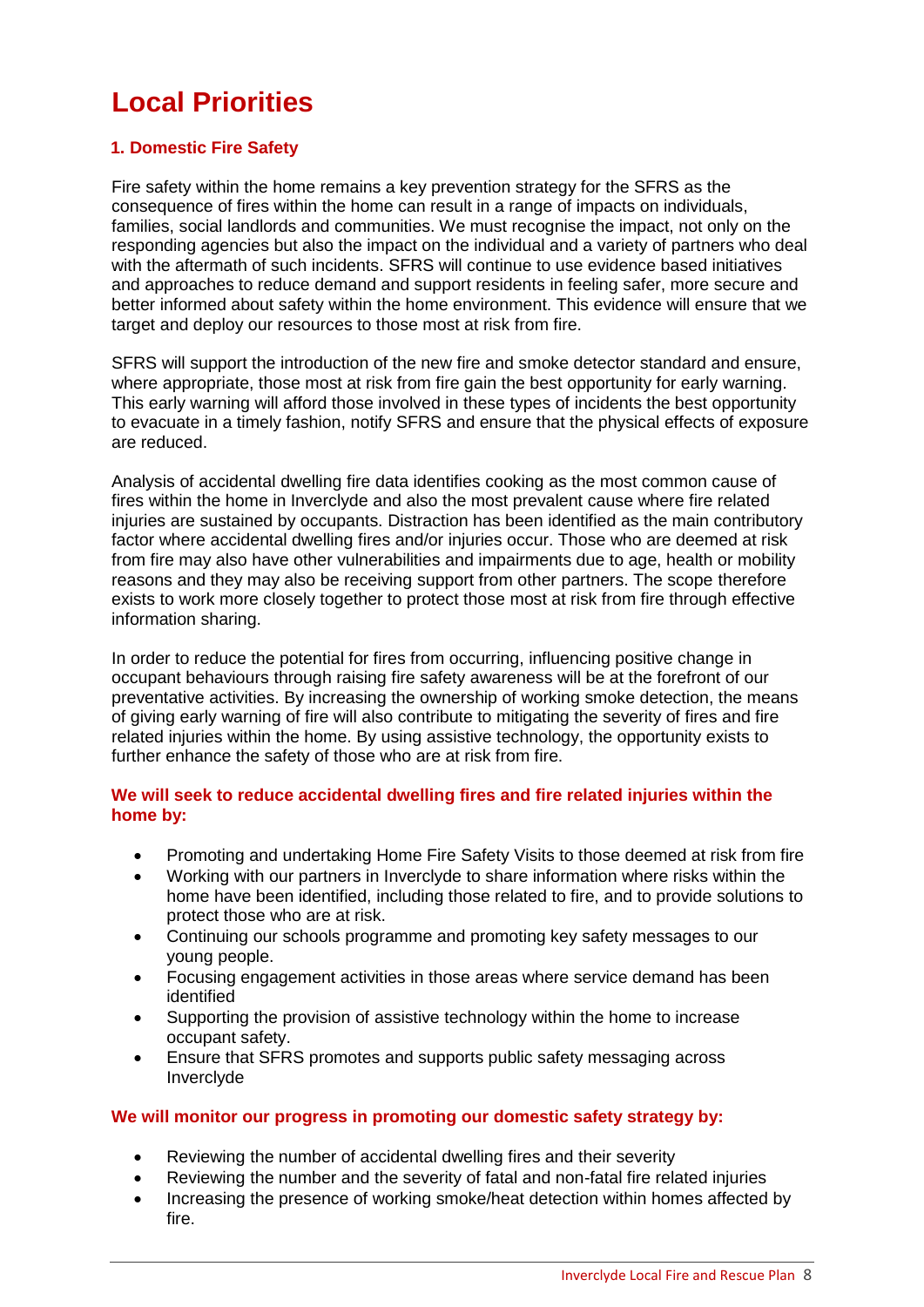#### **By achieving a reduction in the frequency and severity of accidental dwelling fires and fire related injuries we will:**

- Support the safety and well-being of Inverclyde residents
- Support the independent living of vulnerable members within our communities
- Reduce the social and economic cost of fires and fire related injuries
- Reduce demand on the SFRS and its partners.

#### **2. Unintentional Harm and Injury**

The inclusion of a 'Home Safety' priority within the Inverclyde Community Safety Partnership Strategy 2020-22 recognises that individuals can be impacted by other risk factors within the home environment and can also begin that journey to becoming a fire statistic as a result of injury within the home which negatively impacts on their health outcomes.

Injuries including slips, trips and falls can be a key risk factor which starts that journey and it's important for SFRS to work with partners to positively influence the wider Home Safety agenda.

Analysis of data indicates falls are a common cause of accidental deaths and injuries and account for a significant proportion of admissions to hospital. Those persons injured through falls may often be affected by other medical conditions such as dementia. The SFRS has a role to play in contributing to the protection of those at risk from injury and harm within the home.

SFRS will strengthen its relationships with all partners across Inverclyde and ensure that all risk factors affecting those most vulnerable are addressed at the earliest opportunity through partnership referrals and early intervention.

Out with the domestic environment, the SFRS respond to a range of non-fire related emergencies. The most common incident of this type within Inverclyde is attendances at Road Traffic Collisions (RTCs) which result in the majority of non-fire related injuries. Responding to RTCs is a statutory duty for the SFRS, however a collective approach is required amongst community planning partners to support risk reduction measures. As a partner, the SFRS will support the education of drivers who are considered to be an 'at risk' group and support other initiatives intended to reduce the instances and impact of RTCs within Inverclyde.

#### **We will seek to reduce the impact of unintentional injury and harm by:**

- *Supporting the Inverclyde Community Safety Strategy and ensuring that SFRS personnel and partners within Inverclyde recognise the importance of positive health outcomes.*
- *Work with partners on early interventions and preventative activities to reduce risk within the home environment.*
- *Utilising our Home Fire Safety Visit programme to assess for non-fire related risk and refer those deemed at risk from injury and harm to partners to provide additional support*
- *Working in partnership to deliver targeted road safety programmes to young drivers*
- *Focusing resources where demand has been identified and deliver key safety messages.*

#### **We will monitor the effectiveness of our intervention strategies by:**

• *Reviewing our referral pathways with all partners across Inverclyde and ensuring information is shared in a timely fashion*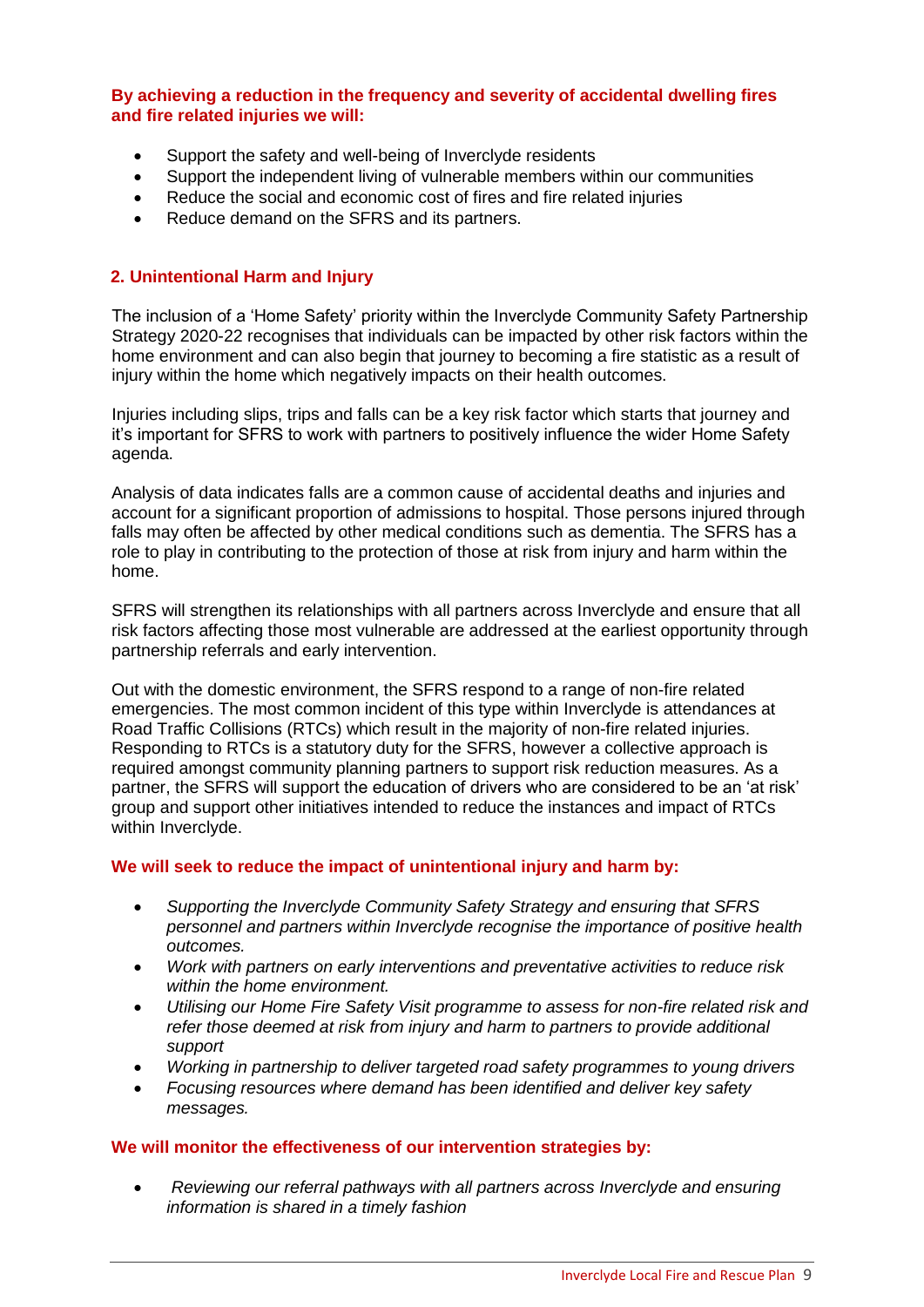- *Reviewing the number of requests for assistance from other agencies and for the provision of medical and first responder support*
- *Reviewing the number of attendances at RTCs and the frequency and severity of injuries arising from RTCs*
- *Reviewing the number of other non-fire related emergencies and the frequency and severity of injuries arising from these incidents.*

#### **By achieving a reduction in the frequency and severity of unintentional harm and injury we will:**

- *Reduce the social and economic cost of unintentional harm and injury*
- *Support vulnerable members within our communities to live independently within their communities*
- *Ensure the safety and well-being of those living, working and visiting Inverclyde.*

#### **3. Deliberate Fire Setting**

As outlined in the incident analysis, deliberate fire setting accounts for a significant number of operational incidents within Inverclyde, takes various forms and has been an activity area where we have seen an increase. Whilst a small proportion involves occupied buildings, vehicles and outdoor structures (primary fires), the majority of deliberate fires are classed as secondary in nature and on most occasions, occur in outdoor locations.

Analysis of incident data identifies deliberate secondary fires occurring throughout the year. However peak activity is noted in the spring time, during the bonfire season and when prolonged periods of dry weather arise. Deliberate fire setting is regarded as anti-social behaviour and is also criminal in nature. These acts can lead to serious consequences such as personal injury, damage to property and damage to the environment. Dealing with instances of deliberate fire setting also diverts fire and rescue resources from other meaningful activities.

Working in partnership, we will seek to combine our information to identify those parts of our communities that are being affected by anti-social behaviour in order to reduce such instances whilst tacking the underlying causes of such behaviour. On some occasions the SFRS will work with Police Scotland to investigate deliberate fire setting to determine the cause and, if possible, identify those responsible for such acts. Diversionary and engagement activity is regarded as an important approach in tackling anti-social behaviour and will continue to be part of our approach to raise awareness of the impact of this unwanted activity.

#### **We will seek to reduce the instances of fire related anti-social behaviour by:**

- *Identifying those parts of Inverclyde's communities affected by deliberate fire setting to share this information with our partners*
- *Utilising our Fire Reach, Firesetters and school's education programmes to raise awareness of the impact of fire related anti-social behaviour*
- *Working with partners to develop joint strategies to reduce the risk posed by deliberate fire setting and to mitigate its impacts.*

#### **We will monitor the effectiveness of reducing fire related anti-social behaviour by:**

- *Reviewing the number and type of deliberate fire setting incidents within Inverclyde*
- *Evaluating the effectiveness of our youth engagement programmes.*

#### **By achieving a reduction in fire related anti-social behaviour we will:**

• *Enable the SFRS to divert its resources towards other community based activities*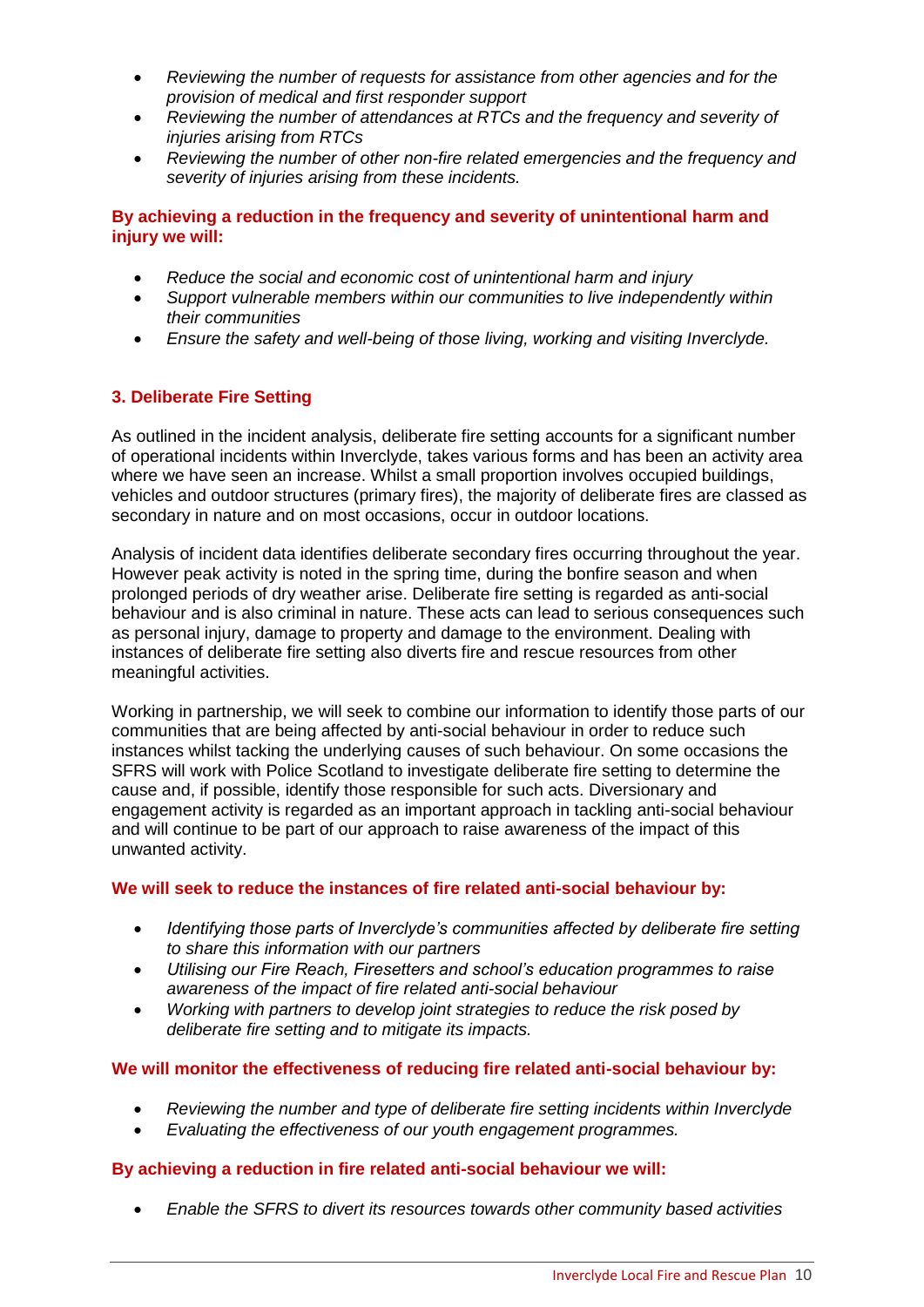- *Protect the natural and built environment*
- *Support the promotion of active and responsible citizenship across Inverclyde communities*
- *Support our communities in feeling safe from crime, disorder and danger.*

#### **4. Non-Domestic Fire Safety**

COVID-19 has placed significant challenges to SFRS in how it has been able to deliver its statutory duty in relation to its Legislative Fire Safety Enforcement duties.

It has however given us the opportunity to find innovative solutions and ensure that support to business continues and that any incident within the Non-Domestic environment is investigated and, where required, improvements are made.

We have witnessed the change to business processes due to the pandemic and our officers will work to ensure that any changes to the fabric of buildings will still take account of the ability, not only for the building to perform correctly when an incident occurs, but also the ability for persons to escape effectively in the event of an emergency.

In general, all workplaces and business are classed as non-domestic premises and as such come within the scope of Part 3 of the Fire (Scotland) Act 2005 (the Act). This places duties on persons responsible for these premises to comply with the Act and its associated regulations. The SFRS has a statutory duty to promote fire safety and where required enforce compliance with fire safety legislation. To discharge this duty and to secure compliance, the SFRS has adopted an approach utilising advice, education and where required, formal enforcement powers.

Given the variety of premises which come within the scope of the Act, the SFRS has developed a fire safety enforcement framework which is based on the principal of risk combined with historical fire data across occupancy groups to create the fire safety audit programme. Those premises which present more risk from fire are subject to regular fire safety audits to verify compliance.

The impact of fire can have a devastating impact on business, employment, the provision of critical services and our heritage. Evidence suggests that premises affected by a serious fire experience a high failure rate. The SFRS will undertake its audit programme to support Inverclyde's ambition to grow its economy during this challenging period of economic recovery and seek to safeguard its culture, heritage and continuation of employment opportunities.

#### **We will seek to reduce the instances of fires within non-domestic property by:**

- *Undertaking our fire safety audit programme in accordance with the SFRS Enforcement Framework*
- *Ensuring fires and the causes of fires are thoroughly investigated and emerging trends addressed*
- *Engaging with duty holders to promote responsible fire safety management of premises that come under the auspices of Part 3 of the Fire (Scotland) Act 2005*
- *Working in partnership to ensure the appropriate provision of fire safety standards are incorporated in new premises under construction or premises undergoing material changes*
- *Working in partnership with other enforcement agencies and organisations to support legislative compliance.*

#### **We will monitor the effectiveness of reducing fires in non-domestic premises by:**

- *Reviewing the number of fires in non-domestic premises and the type of premises involved in fire*
- *Reviewing the number and types of fire safety audits carried out across Inverclyde*
- *Reviewing the outcome of fire safety audits carried out in non-domestic premises.*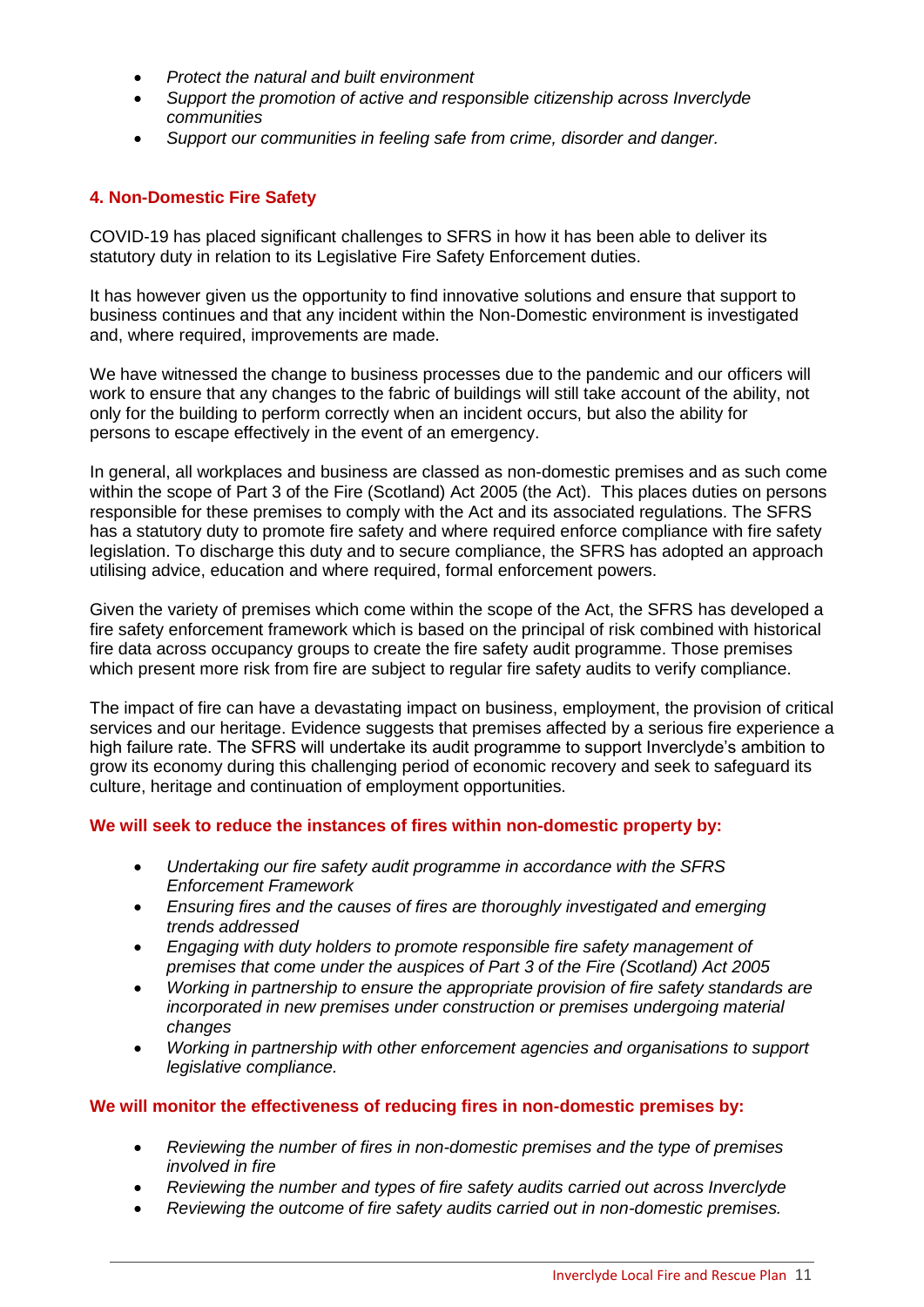#### **By achieving a reduction in fires within non-domestic premises we will:**

- *Enable the industrial, commercial and service sector to maintain business continuity and employment across Inverclyde*
- *Reduce the potential for loss of life and injury*
- *Protect Inverclyde's culture and heritage*
- *Protect the natural and built environment and reduce the impact of fire on our communities.*

#### **5. Unwanted Fire Alarm Signals**

The pandemic has shown us that a reduction in premises being open to the public is inextricably linked to a reduction in UFAS events.

This shows us that a large proportion of these incidents are down to human factors and it is vital that education forms part of SFRS's strategy moving forward.

UFAS continue to prove a large resource demand for SFRS and we will look to work with partners in the NHS, Education and the Care Sector, who are our top reporters, to look at new ways to address this and support business continuity.

Fire protection within premises can be viewed as a holistic approach for the purposes of safeguarding life and/or property by inhibiting, growth and spread of fire. The design and use of premises will influence the extent of the fire protection required to be incorporated within it. In developing a fire protection strategy for the various premises types and for that strategy to be successful, a key component is the provision of early warning of fire. The provision of early warning enables those within premises sufficient time for them to exit the building to a place of safety in the event of fire.

Whilst a small number of fire alarm signals generated are due to confirmed fire conditions being present, there are an even greater number of signals generated which when investigated have occurred when no fire conditions have been present. On such occasions these are known as 'Unwanted Fire Alarm Signals' (UFAS). This is defined as *'an event which has required an operational attendance by the Fire and Rescue Service due to the unwanted actuation of a fire alarm system'*. In these instances, the signal may originate from a monitoring/call centre as a result of an automatic activation of the fire alarm system or a person activating the fire alarm system either maliciously or with good intentions believing a fire was occurring within nondomestic premises.

The impact of responding to UFAS incidents causes disruption to the premises working environment and to the range of activities the SFRS undertake. Unnecessary blue light journeys also create additional risks and hazards to firefighters and to the public whilst responding to UFAS incidents and have a detrimental impact on the environment through additional carbon emissions. Active and positive engagement with occupiers to take responsibility in limiting the number of UFAS incidents within their premises is integral to reducing these impacts.

#### **We will seek to reduce the instances of Unwanted Fire Alarms Signals by:**

- *Working with our partners to find new, innovative approaches to drive down demand in relation to UFAS*
- *Investigating every cause of alarm and engaging with those responsible for fire warning systems following an operational attendance at a UFAS incident*
- *Analysing our UFAS attendances at those premises that give cause to frequent generation of false alarms to identify trends and support occupiers to develop demand reduction plans*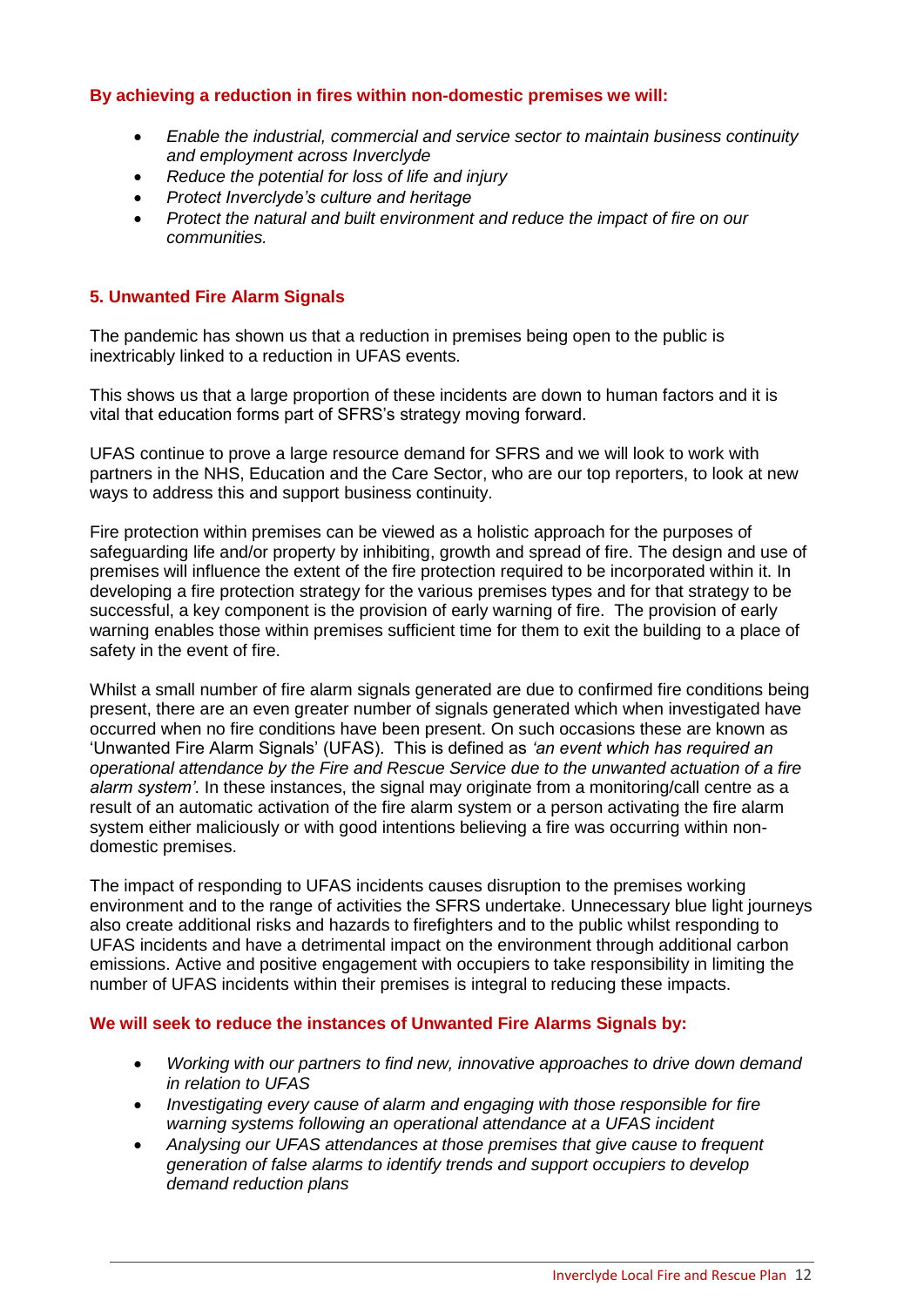• *Instigating where required, formal fire safety enforcement measures to ensure appropriate demand reduction action is taken by those responsible for premises generating unacceptable levels of false alarms.* 

#### **We will monitor the effectiveness of mobilising to Unwanted Fire Alarms Signals by:**

- *Reviewing the number of attendances at non-domestic premises and the type of premises generating Unwanted Fire Alarm Signals across Inverclyde*
- *Evaluating the outcomes of occupier's demand reduction plans to review progress and identify and share good practice*
- *Reviewing our attendances at UFAS incidents to ensure our attendances are based on an assessment of risk and demand.*

#### **By achieving a reduction in Unwanted Fire Alarms Signals we will:**

- *Minimise the disruption to business and service continuity across Inverclyde*
- *Increase the capacity of the Fire and Rescue service to carry out other activities*
- *Reduce the risk to firefighters and public whilst responding to UFAS incidents.*

#### **6. Operational Resilience and Preparedness**

The Fire (Scotland) Act 2005 and the Fire (Additional Function) (Scotland) Order 2005 defines the duties and responsibilities for the SFRS in relation to responding to emergencies. It is essential our firefighters possess the skills, knowledge and expertise to respond to incidents which, by their nature, can be varied in both their type and complexity.

It is important our firefighters understand the risks across their communities to ensure the level of risk is matched by an appropriate level of operational response. In gathering this knowledge, appropriate training can be carried out to safeguard firefighter safety and to ensure any such response results in an effective and efficient deployment of our resources.

There will also be occasions whereby the nature of an emergency will require a combined response by emergencies services and other organisations to deal with such a major event. To ensure a coordinated response occurs, additional duties are placed upon the SFRS under the Civil Contingencies Act 2004 to prepare and respond to deal with major emergencies. The scope of such preparations may include responding to adverse weather events, natural disasters, pandemics, chemical incidents or major transport incidents. The threat of terrorism also compels the SFRS to ensure it can also respond alongside other partner agencies should such an event occur.

As an emergency responder, the SFRS needs to ensure it has the capability and the capacity to plan, prepare and respond to major emergencies. Working in partnership at a local and national level, the multi-agency approach requires a joint approach to assess these risks to develop appropriate response plans. Following their development, these plans require to be tested to support a return to normality when a significant event and subsequent disruption arises.

We recognise the potential for the role of the SFRS to evolve which provides scope to further protect those members of our communities from harm in the event of an emergency. Assisting other agencies in emergency situations, such as responding to 'Out of Hospital Cardiac Arrests' is one example where resources can be combined to maximise the potential for positive outcomes for those requiring assistance. Out with emergency responses, the opportunity also exists to promote and support community resilience to improve the survivability rates from cardiac arrests through active engagement and education across Inverclyde's communities.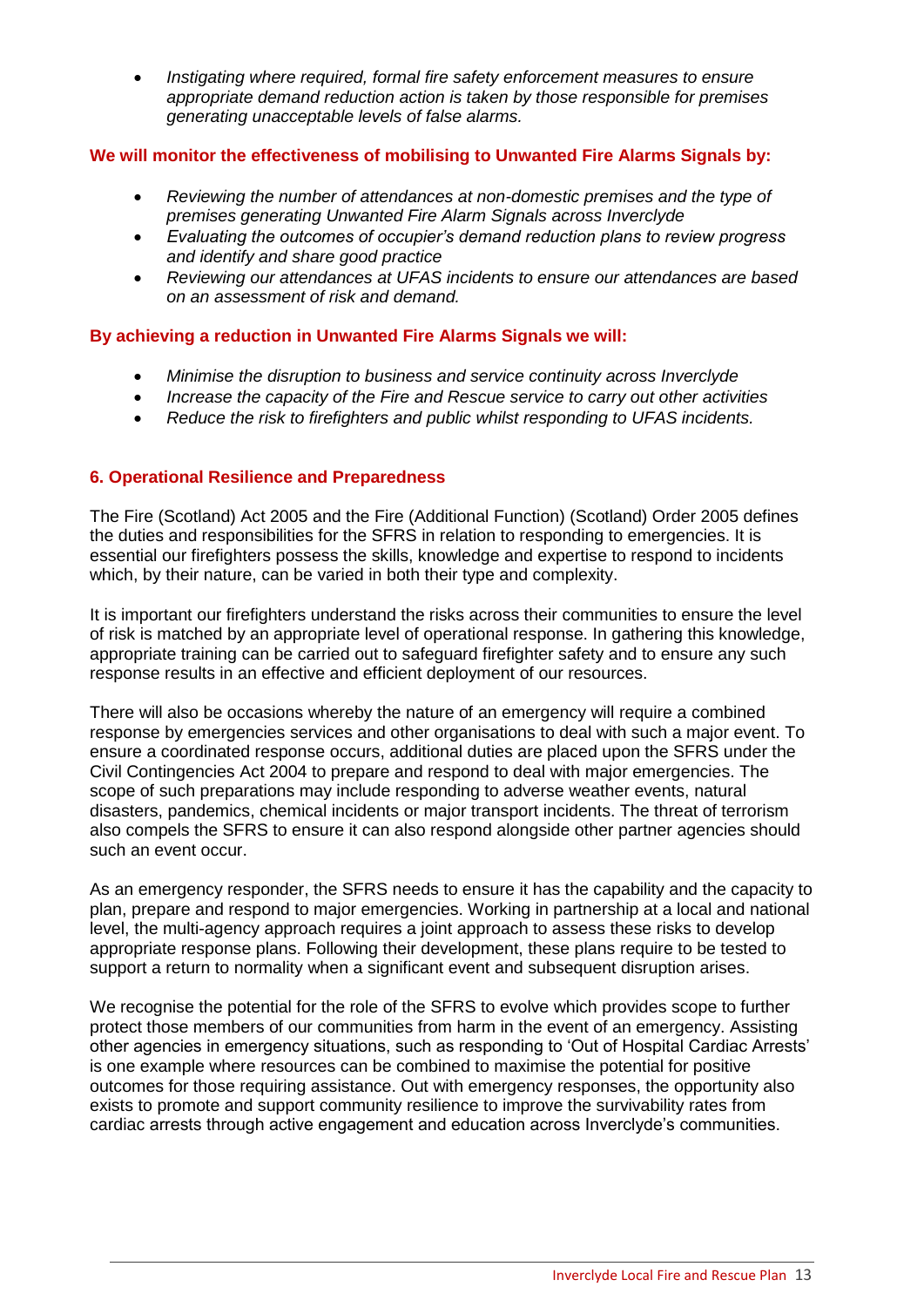#### **We will seek to ensure operational response and preparedness within Inverclyde is maintained by:**

- *Identifying and assessing the risk to our communities through Operational Intelligence gathering*
- *Undertaking planned training events to support the acquisition and maintenance of skills to provide the capability to respond to emergency incidents*
- *Reviewing our operational responses to incidents to ensure ongoing firefighter safety and to ensure the ongoing protection our communities from harm*
- *Working in partnership to plan, prepare and test our responses to major emergencies*
- *Supporting and promoting the reduction of harm from 'Out of Hospital Cardiac Arrests'*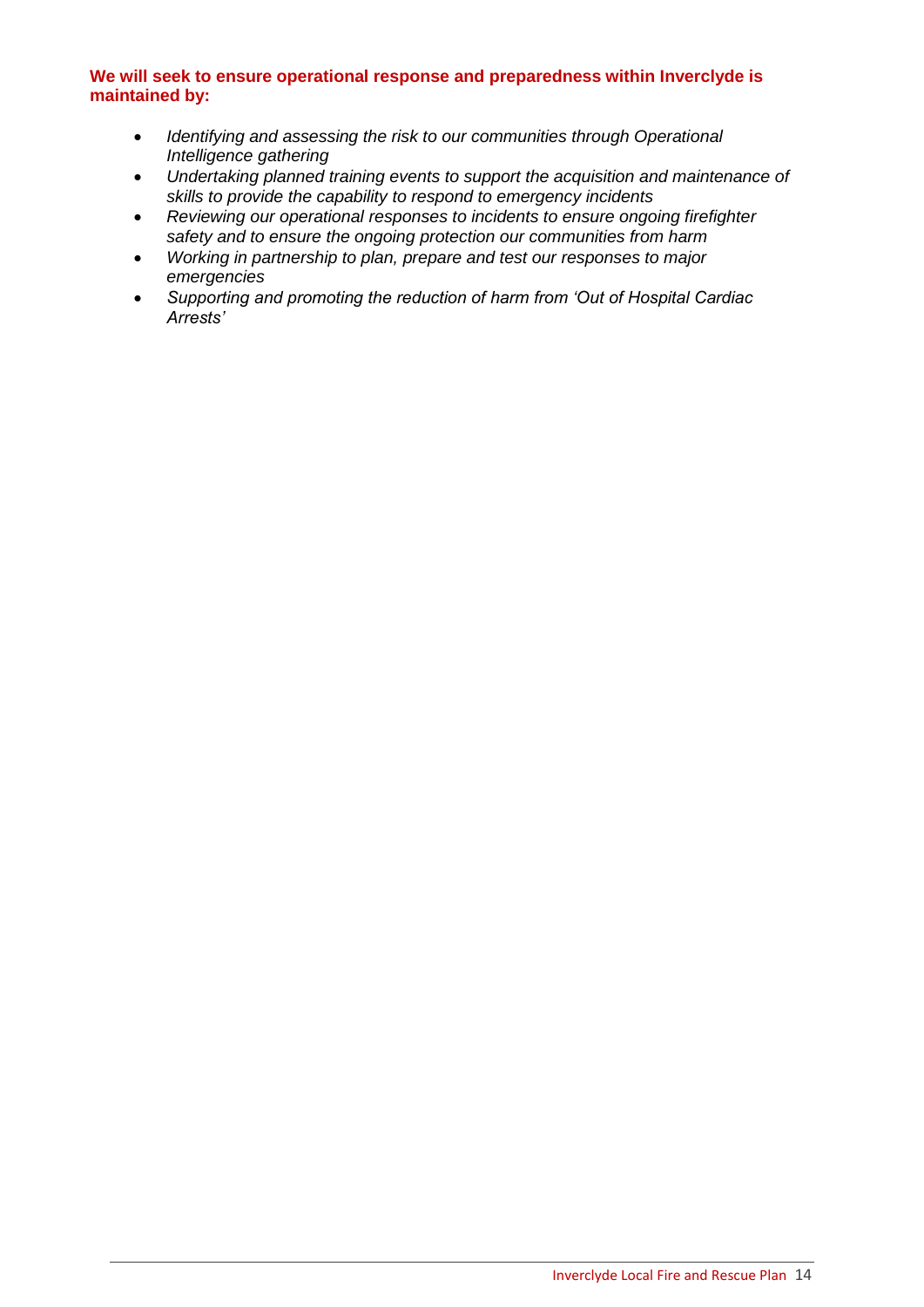### **Review**

To ensure this Local Fire and Rescue Plan remains flexible to emerging local or national priorities a review may be carried out at any time but will be reviewed at least once every three years. A review may also be carried out if the Scottish Minister directs it or if a new Strategic Plan is approved. Following a review, the Local Senior Officer may revise the Plan.

## **Contact Us**

We are fully committed to continually improving the service we provide to our communities and recognise that to achieve this goal we must listen and respond to the views of the public and our partners.

We use all feedback we receive to monitor our performance and incorporate this information into our planning and governance processes to continually improve our service. We are proud that the majority of feedback we receive is positive and we are keen to hear examples of good practice and quality service delivery that exemplifies the standards of service that we strive to provide for the communities of Scotland.

If you have something you'd like to share with us or you would like more information, you can get in touch in a number of ways:

Write to: Scottish Fire and Rescue Service East Renfrewshire, Renfrewshire & Inverclyde Area HQ 5 Thornhill, Johnstone PA5 8JH

Phone: 01505 356635

Visit our website: firescotland.gov.uk

Follow us on Twitter: @scotfire\_erri

Like us on Facebook: Scottish Fire and Rescue Service